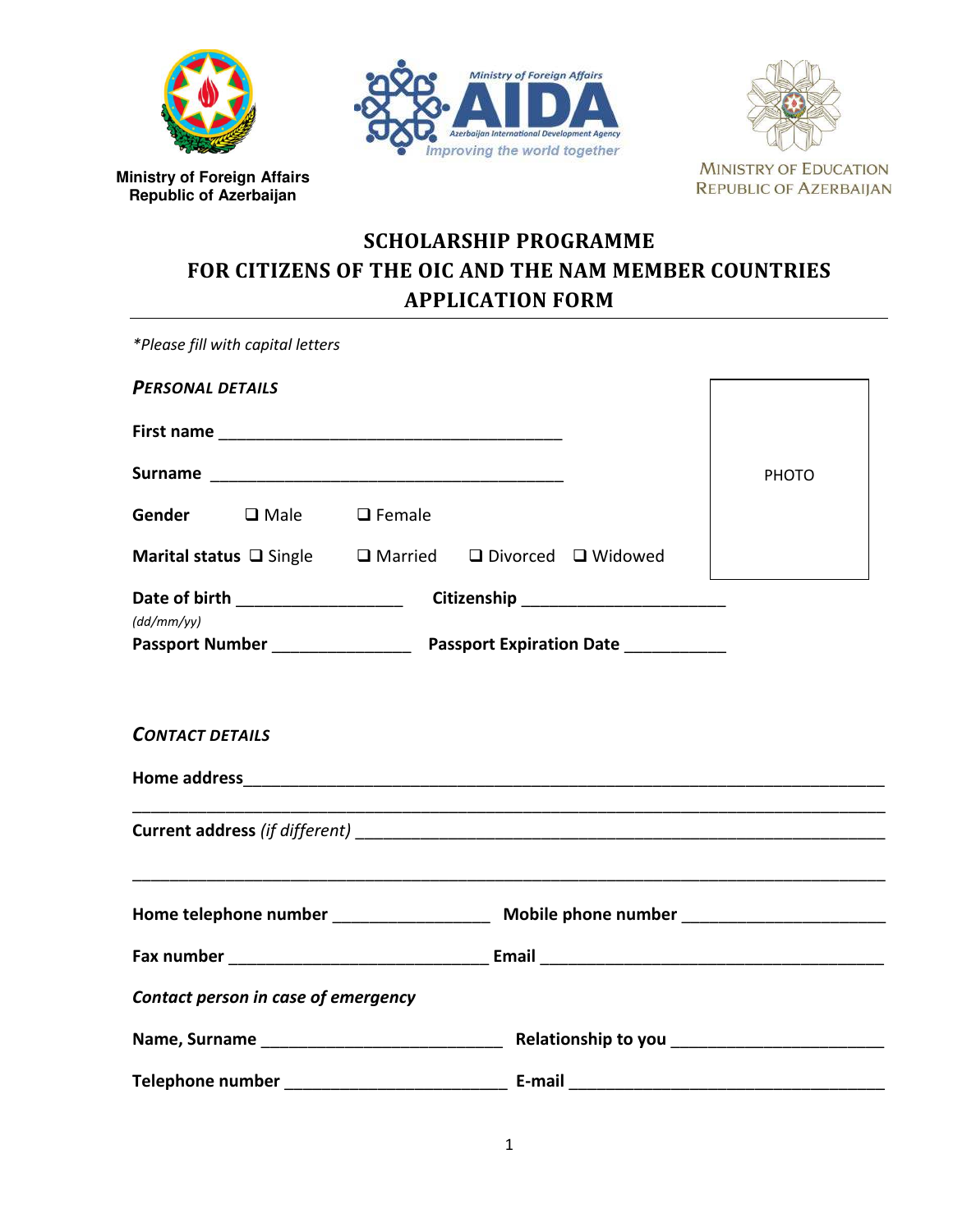# *ACADEMIC BACKGROUND*

*Please list all academic institutions you have attended and qualifications you have obtained (the most recent first)* 

| Year | <b>Institutions</b> | Qualification | Subject | Language of<br>study |
|------|---------------------|---------------|---------|----------------------|
|      |                     |               |         |                      |
|      |                     |               |         |                      |
|      |                     |               |         |                      |
|      |                     |               |         |                      |
|      |                     |               |         |                      |
|      |                     |               |         |                      |
|      |                     |               |         |                      |
|      |                     |               |         |                      |

# *PROFESSIONAL EXPERIENCE*

*Please list the institutions where you have worked (the most recent first)* 

| Year | <b>Institutions</b> | <b>Position</b> |
|------|---------------------|-----------------|
|      |                     |                 |
|      |                     |                 |
|      |                     |                 |
|      |                     |                 |
|      |                     |                 |
|      |                     |                 |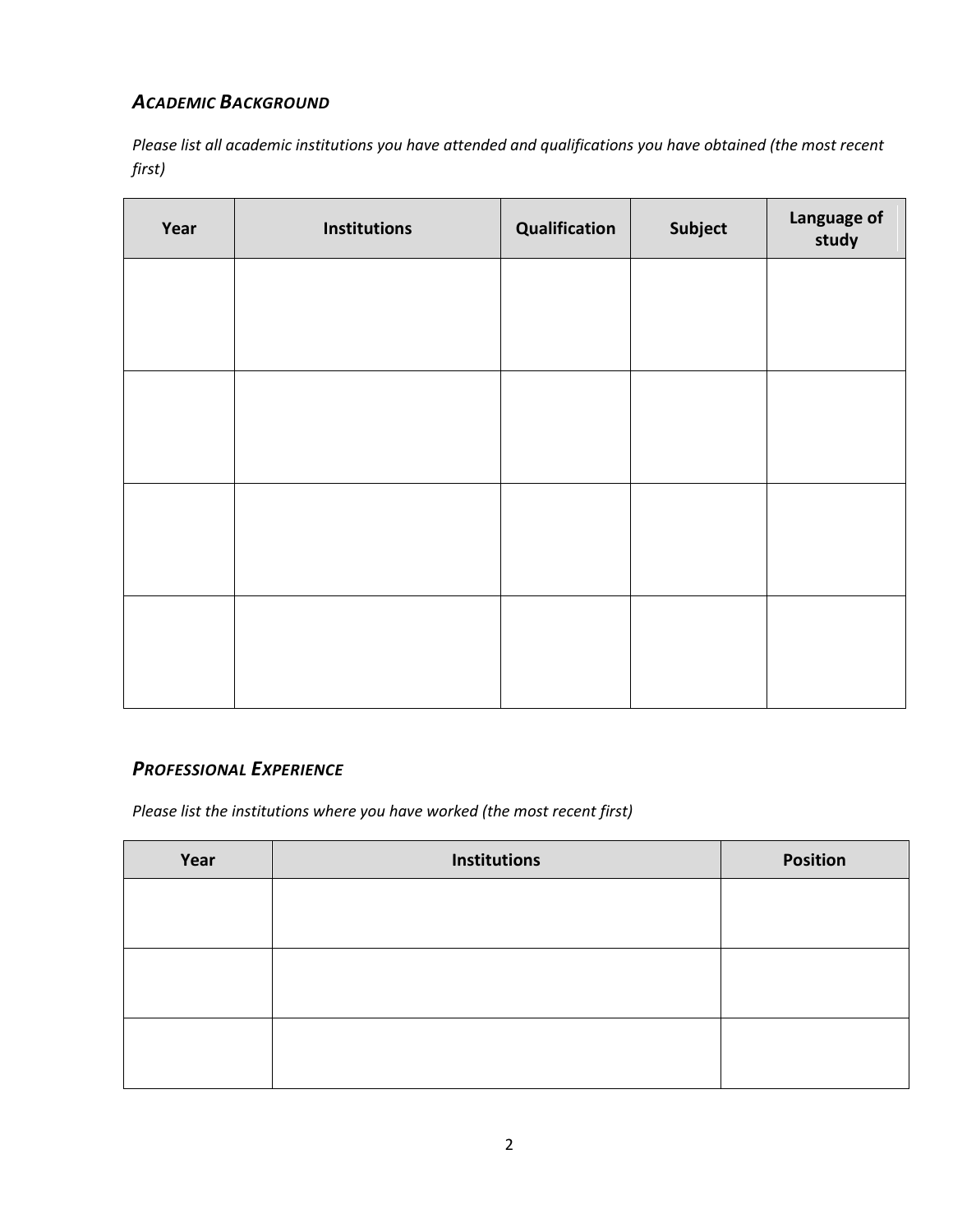### *KNOWLEDGE OF LANGUAGES*

*Please list the languages you have proficiency (rate yourself as "excellent", "good", "fair" and indicate IELTS or TOEFL test score, if you have)* 

| Language | <b>Speaking</b> | <b>Reading</b> | <b>Writing</b> | <b>Test score</b><br>(if available) |
|----------|-----------------|----------------|----------------|-------------------------------------|
|          |                 |                |                |                                     |
|          |                 |                |                |                                     |
|          |                 |                |                |                                     |
|          |                 |                |                |                                     |

#### *PROPOSED STUDY IN AZERBAIJAN*

**A. Which academic qualification would you like to obtain within current scholarship programme?** 

| $\Box$ Bachelor | $\square$ Master | $\Box$ Doctoral | $\Box$ General medicine/residency |
|-----------------|------------------|-----------------|-----------------------------------|
|-----------------|------------------|-----------------|-----------------------------------|

\_\_\_\_\_\_\_\_\_\_\_\_\_\_\_\_\_\_\_\_\_\_\_\_\_\_\_\_\_\_\_\_\_\_\_\_\_\_\_\_\_\_\_\_\_\_\_\_\_\_\_\_\_\_\_\_\_\_\_\_\_\_\_\_\_\_\_\_\_\_\_\_\_\_\_

- **B. Which subject would you like to study?**
- **C. In which language would you like to study?**  $\Box$  Azerbaijani  $\Box$  Russian  $\Box$  English
- **D. Please prioritise three universities based on your preference at which you would like to study (refer to the attached list of universities).**
- *1.* \_\_\_\_\_\_\_\_\_\_\_\_\_\_\_\_\_\_\_\_\_\_\_\_\_\_\_\_\_\_\_\_\_\_\_\_\_\_\_\_\_\_\_\_\_\_\_\_\_\_\_\_\_\_\_\_\_\_\_\_\_\_\_\_\_\_\_\_\_\_\_\_\_\_\_ *2.* \_\_\_\_\_\_\_\_\_\_\_\_\_\_\_\_\_\_\_\_\_\_\_\_\_\_\_\_\_\_\_\_\_\_\_\_\_\_\_\_\_\_\_\_\_\_\_\_\_\_\_\_\_\_\_\_\_\_\_\_\_\_\_\_\_\_\_\_\_\_\_\_\_\_\_
- *3.* \_\_\_\_\_\_\_\_\_\_\_\_\_\_\_\_\_\_\_\_\_\_\_\_\_\_\_\_\_\_\_\_\_\_\_\_\_\_\_\_\_\_\_\_\_\_\_\_\_\_\_\_\_\_\_\_\_\_\_\_\_\_\_\_\_\_\_\_\_\_\_\_\_\_\_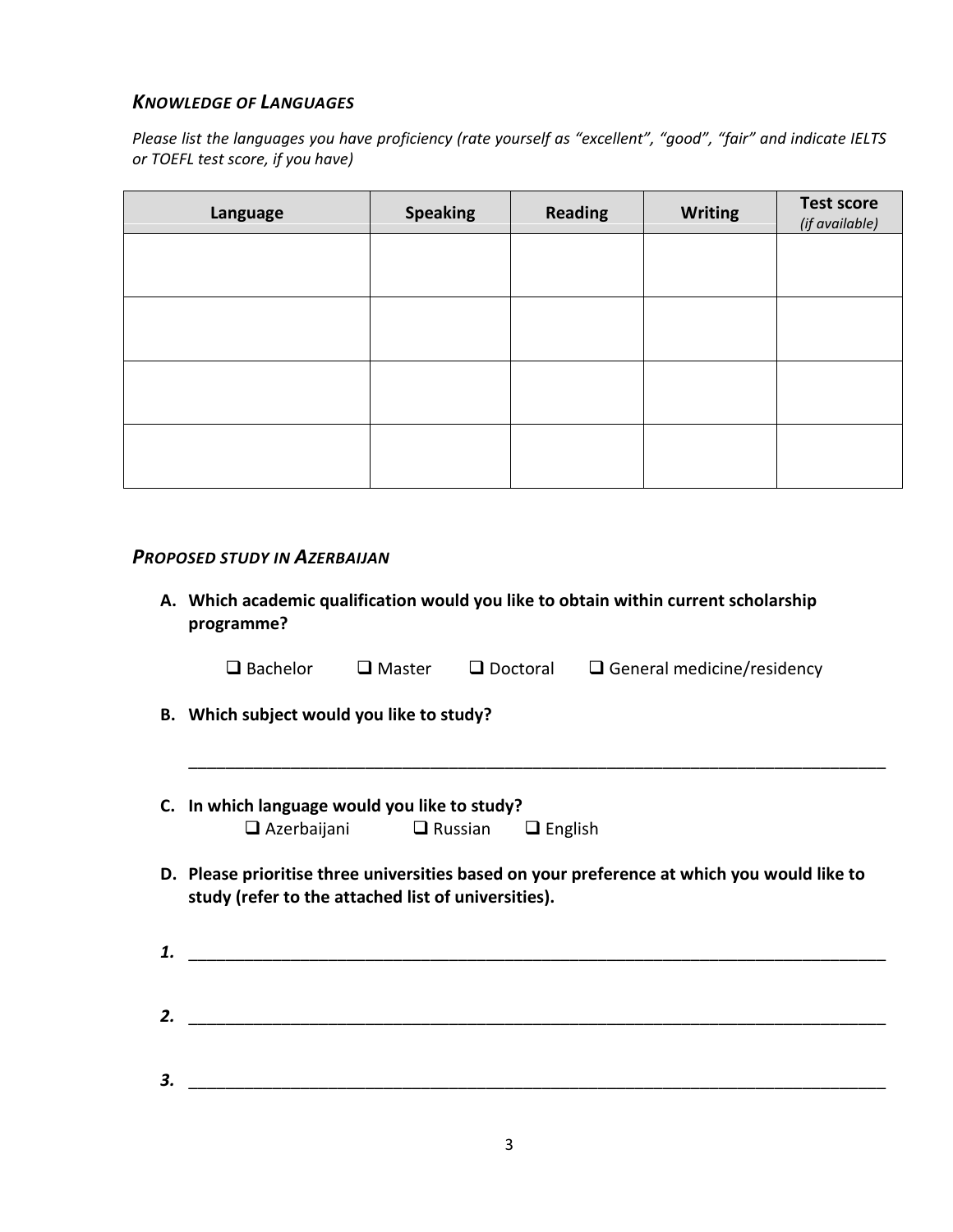### *STATEMENT OF PURPOSE*

*Please reflect on your interest to study in Azerbaijan, your aspiration to obtain relevant academic qualification for your proposed subject and your future plans after successful accomplishment of this programme (no more than 500 words)*